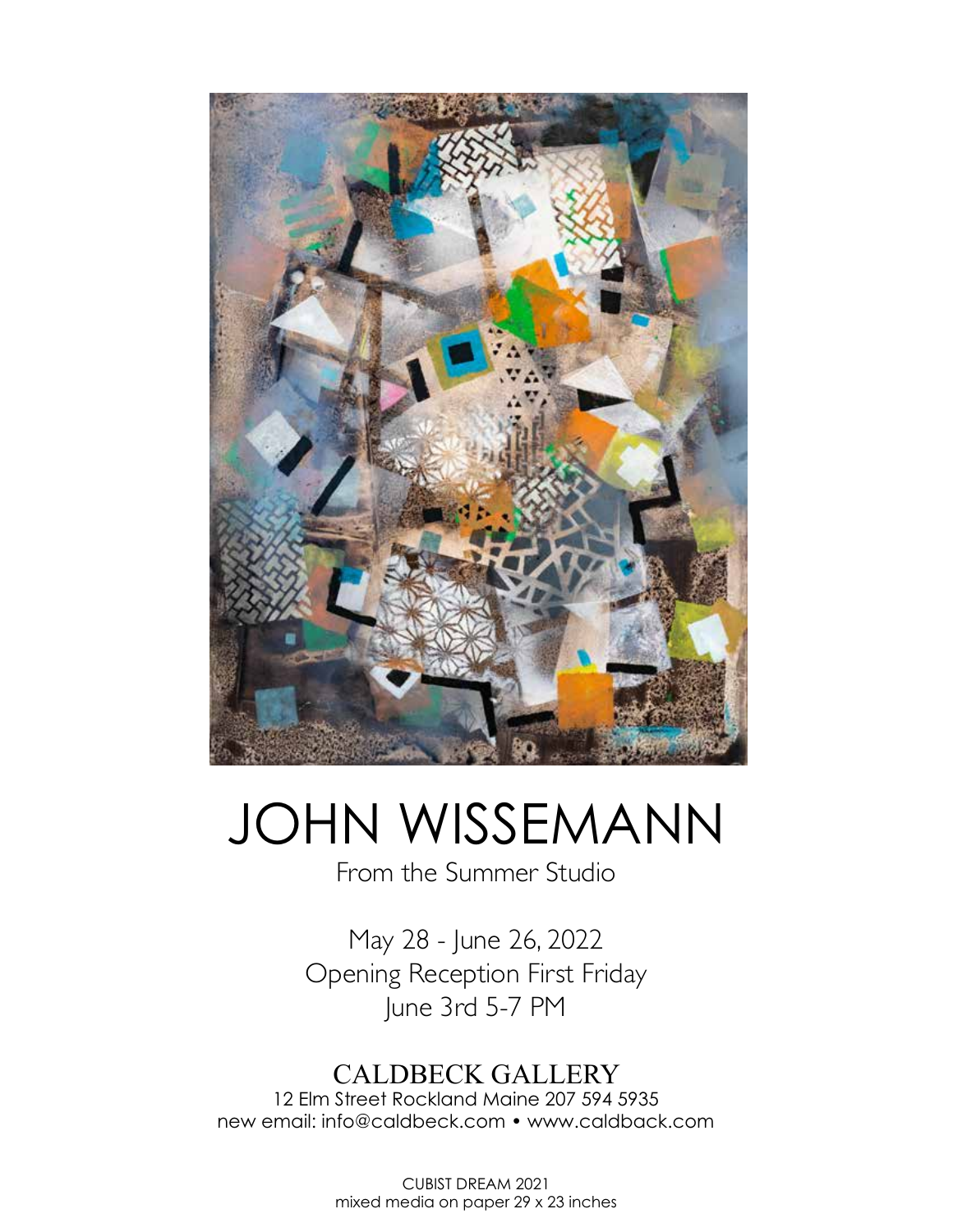

CITY NIGHT 2021 mixed media on paper 29 x 23 inches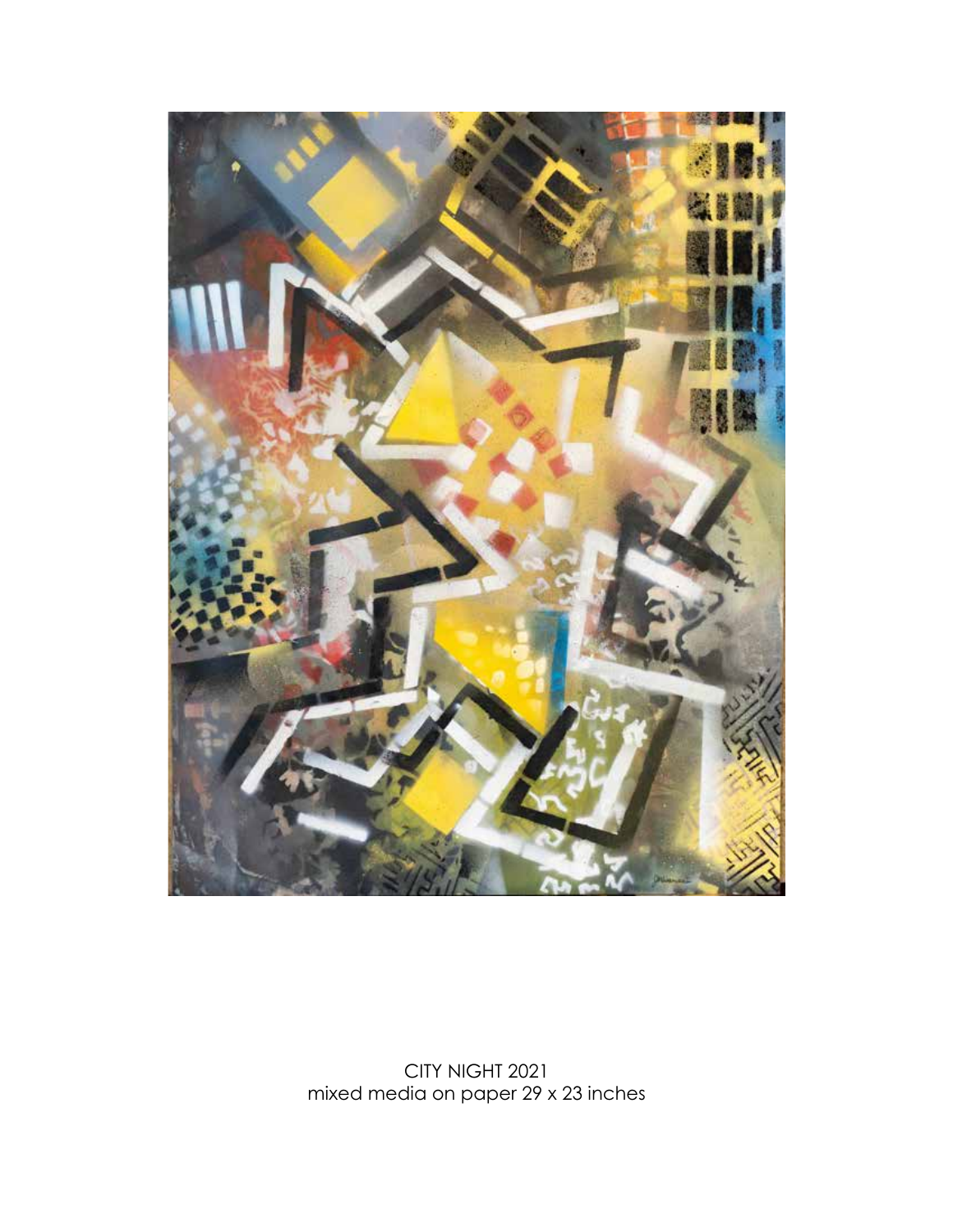

ORANGE TIRE TREAD 2021 mixed media on paper 29 x 23 inches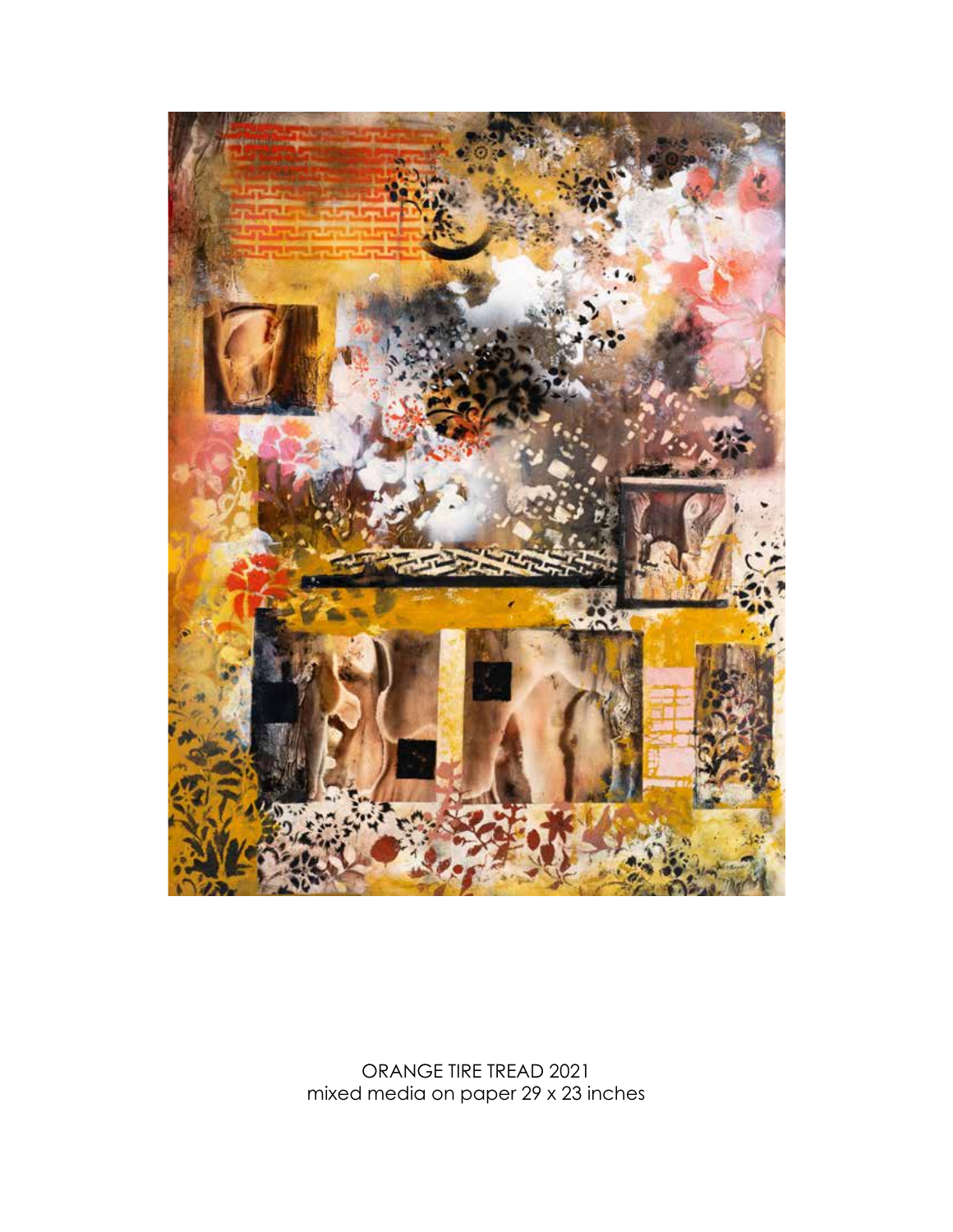

WINDOWS 2021 mixed media on paper 29 x 23 inches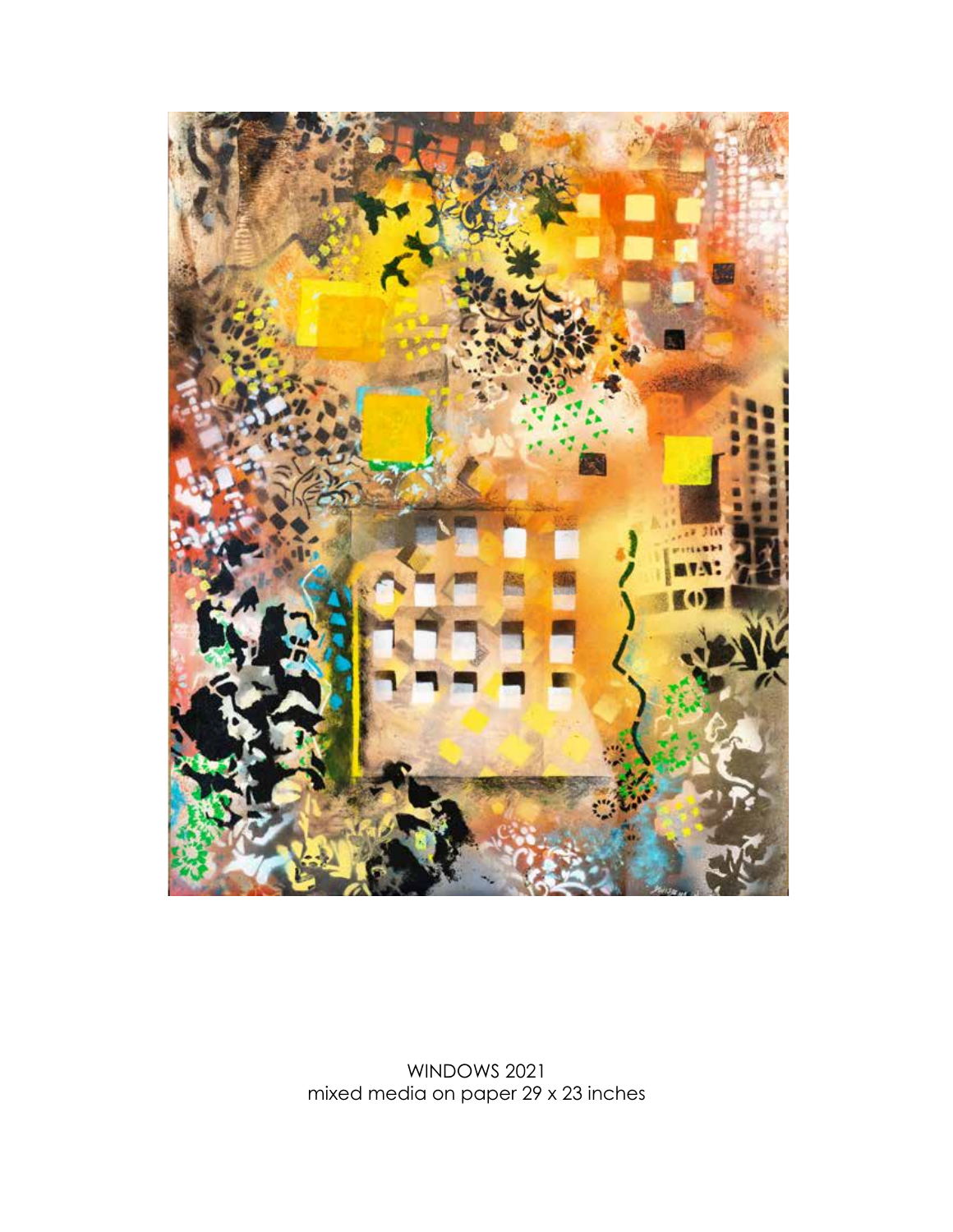

STRING THEORY 2021 mixed media on paper 29 x 23 inches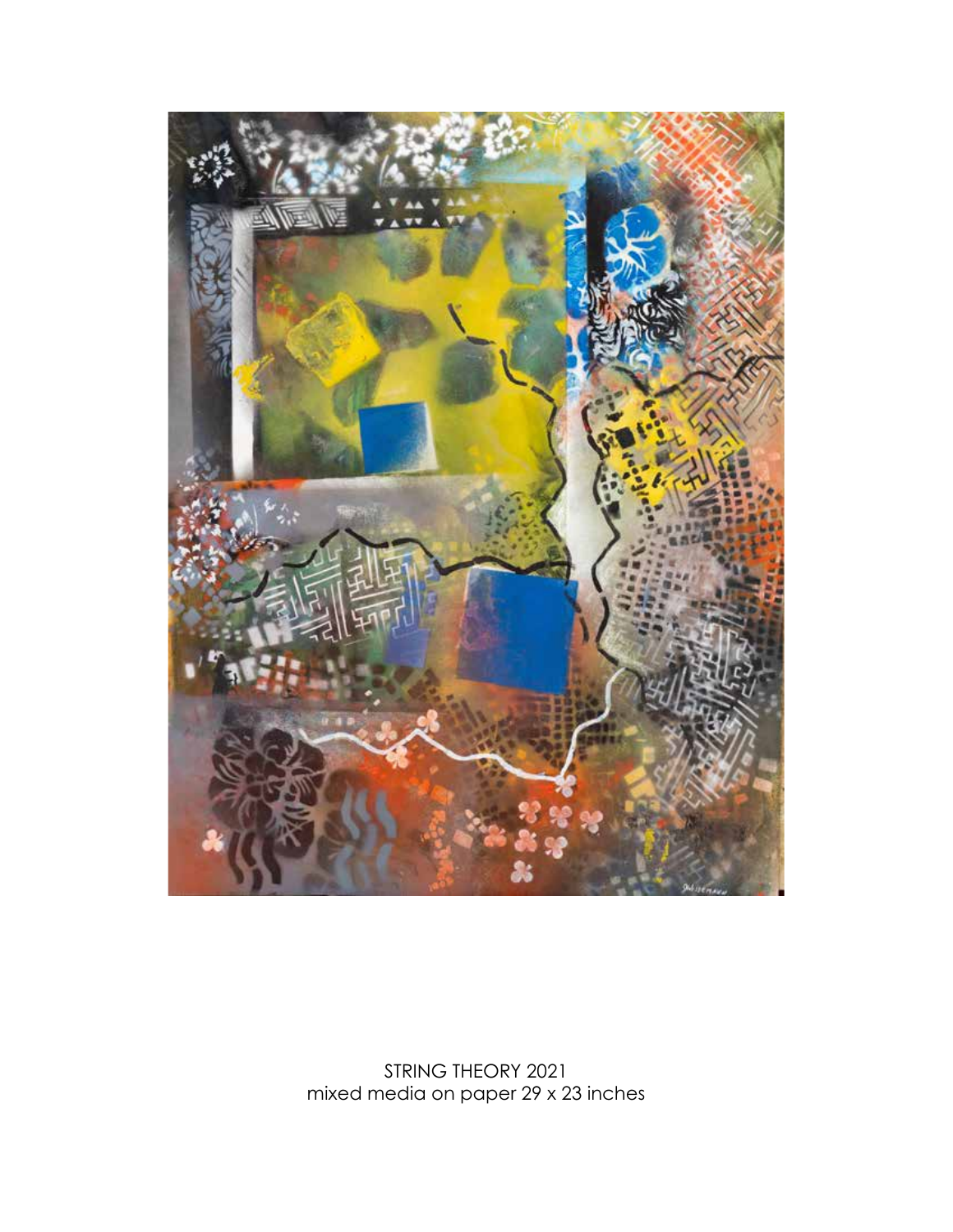

SHADOW 2021 mixed media on paper 29 x 23 inches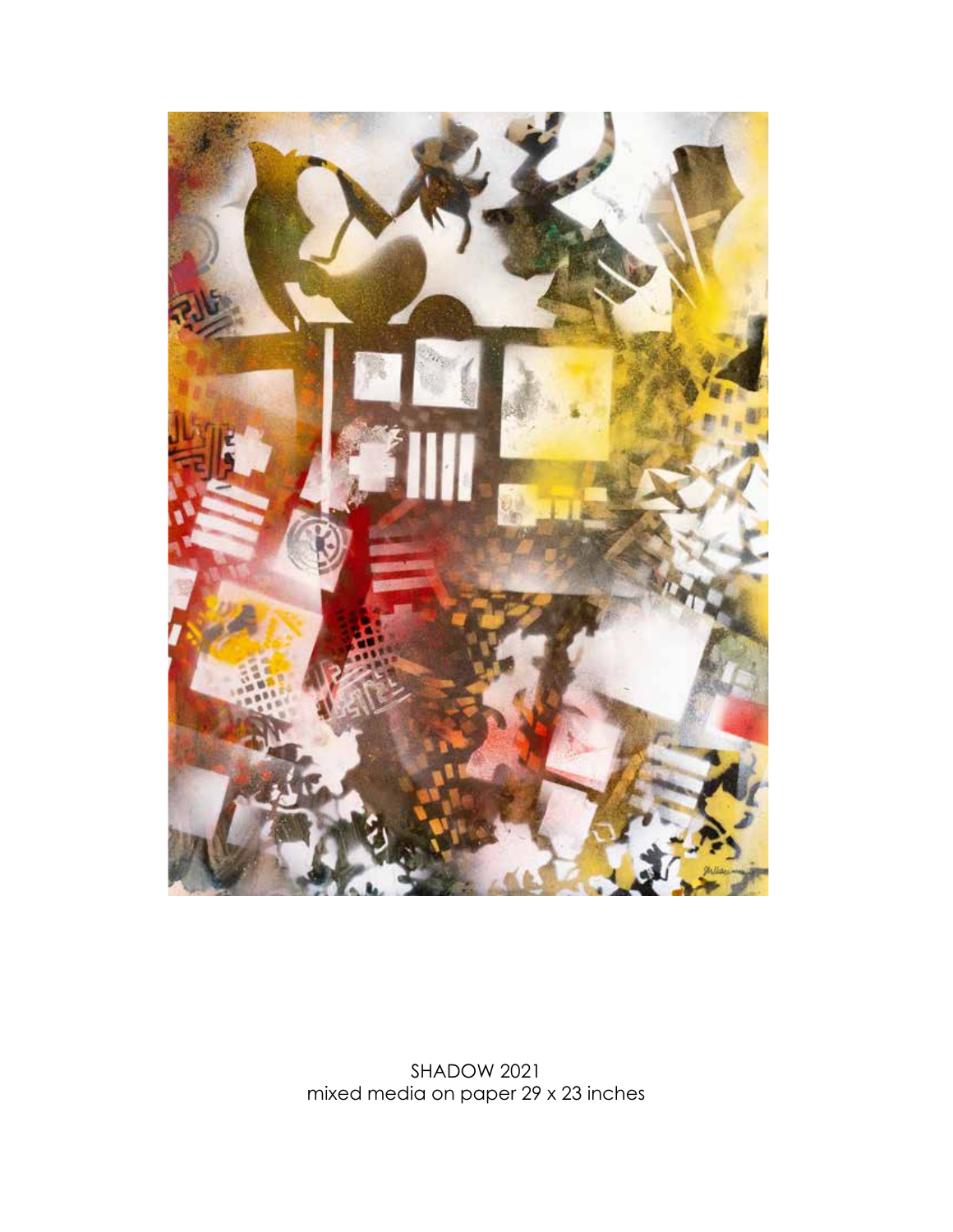

MAP A CITY 2021 mixed media on paper 29 x 23 inches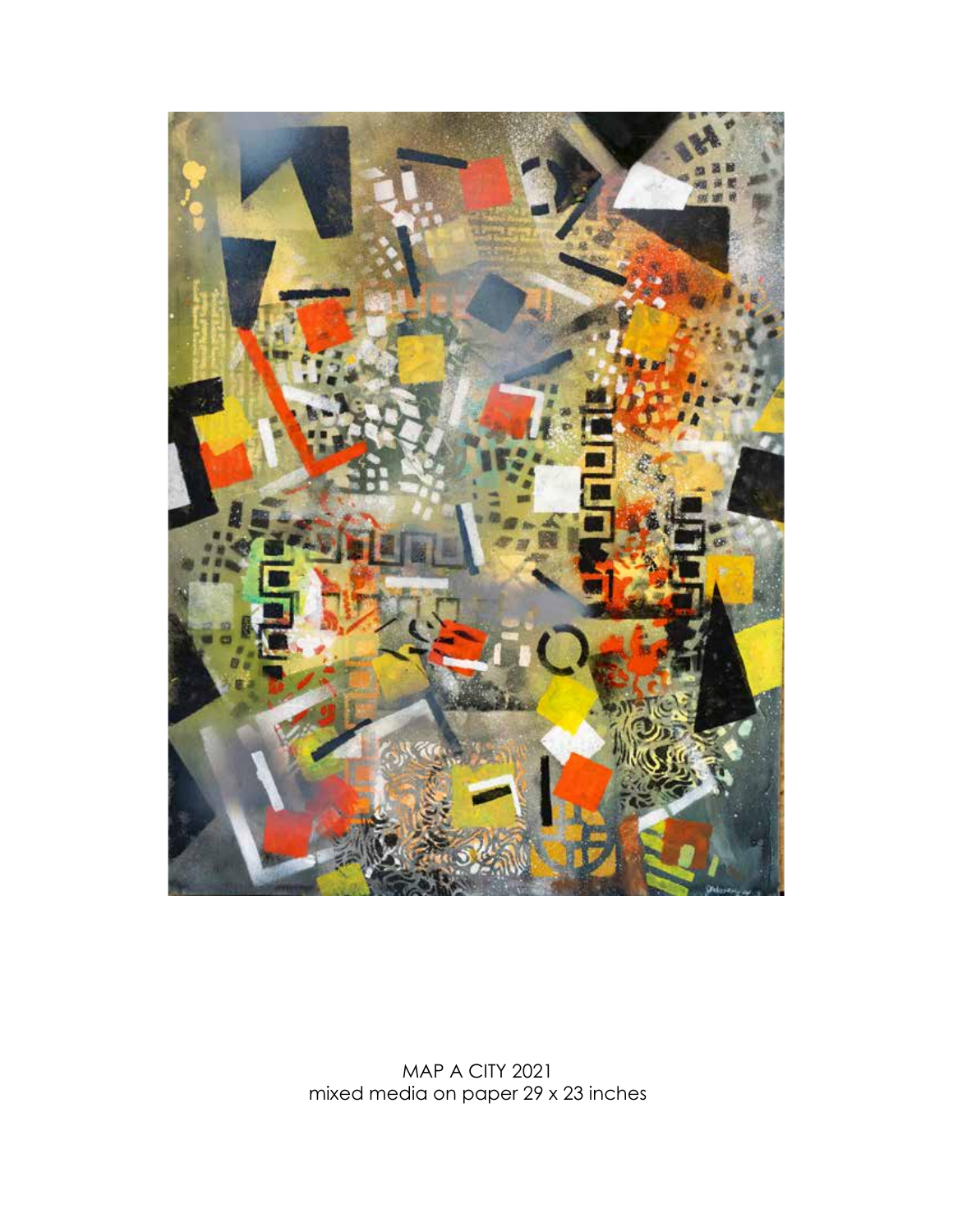

PORTAL 2021 mixed media on paper 29 x 23 inches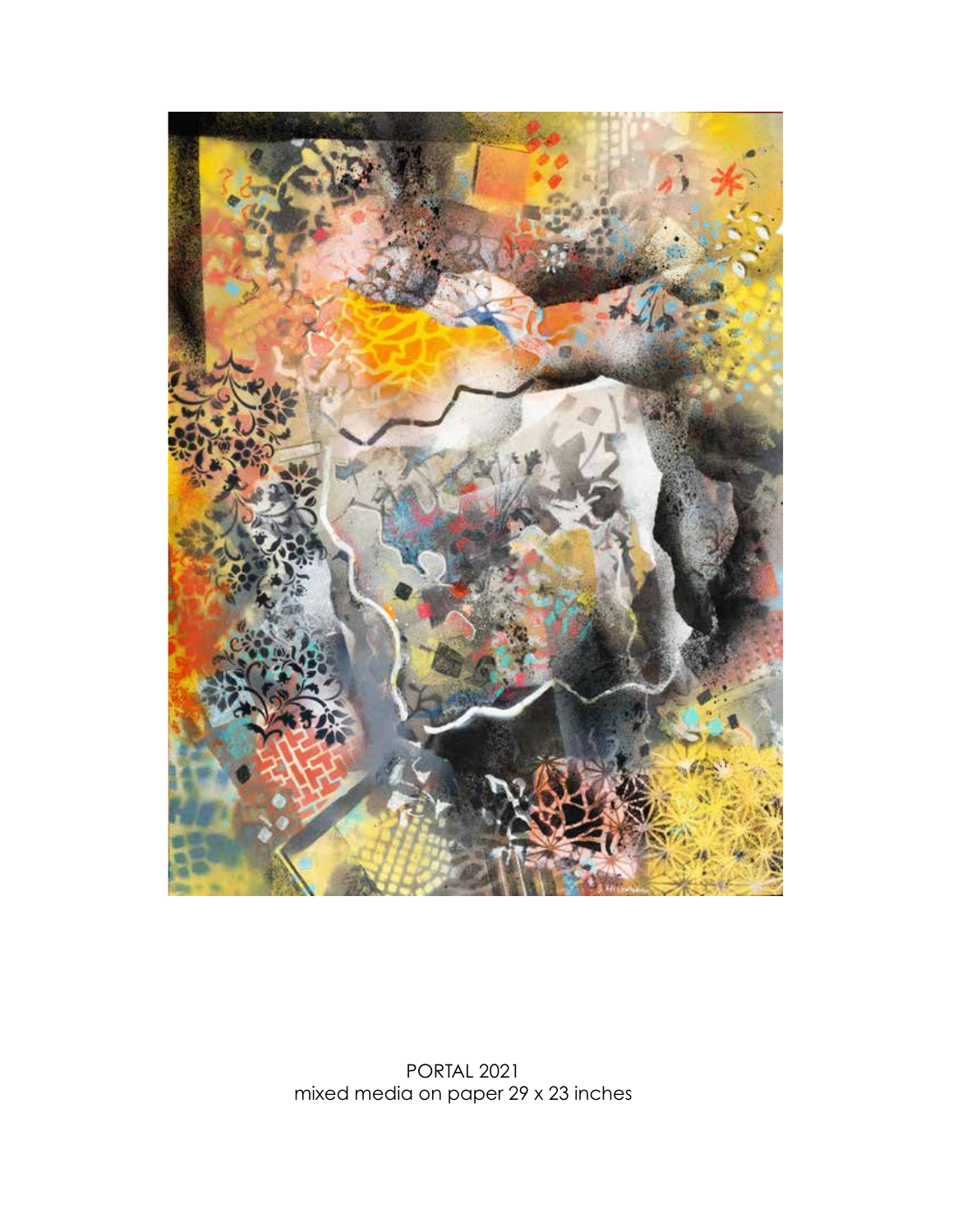

FLIGHT 2021 mixed media on paper 29 x 23 inches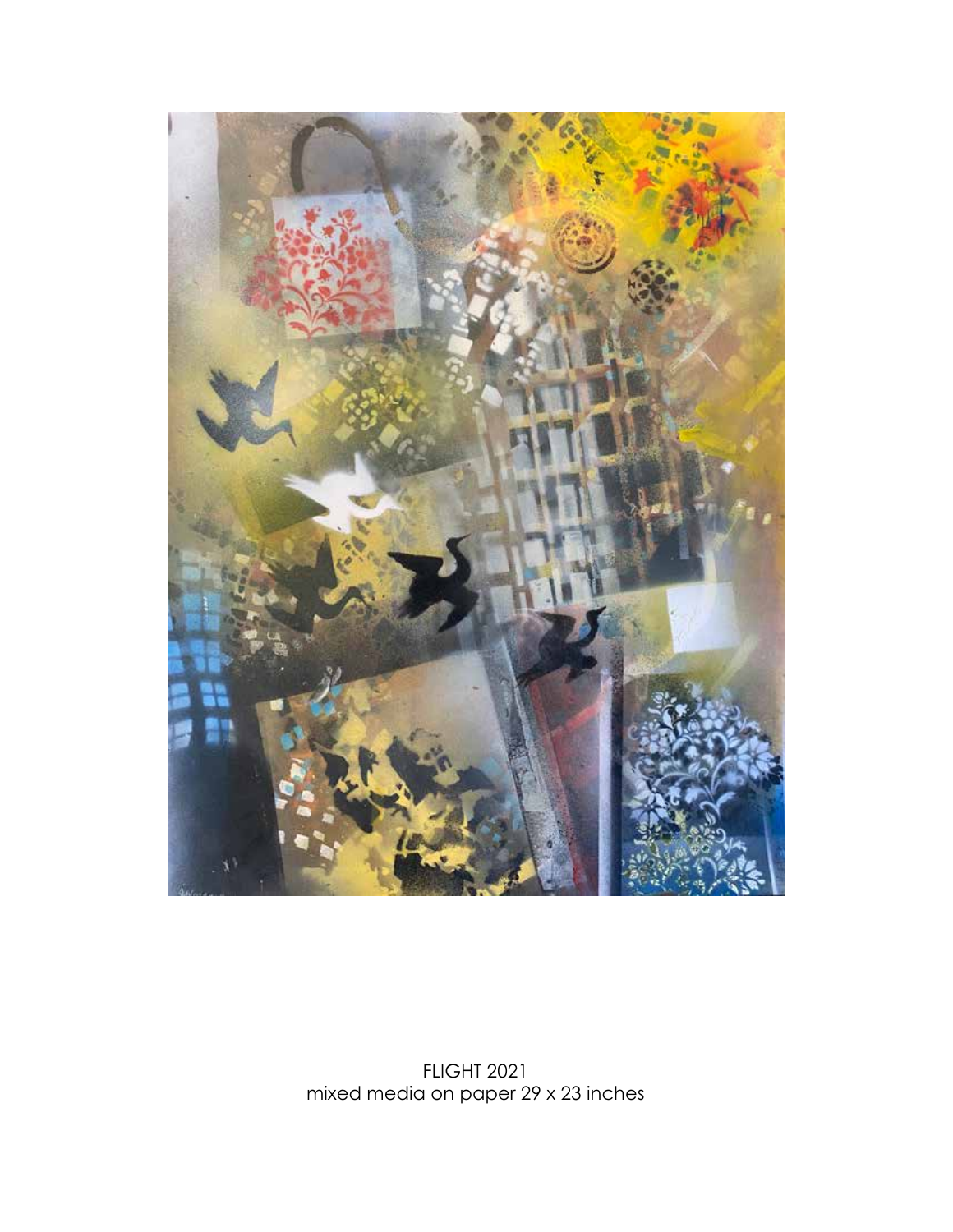

BLOOM 2021 mixed media on paper 30 x 22 inches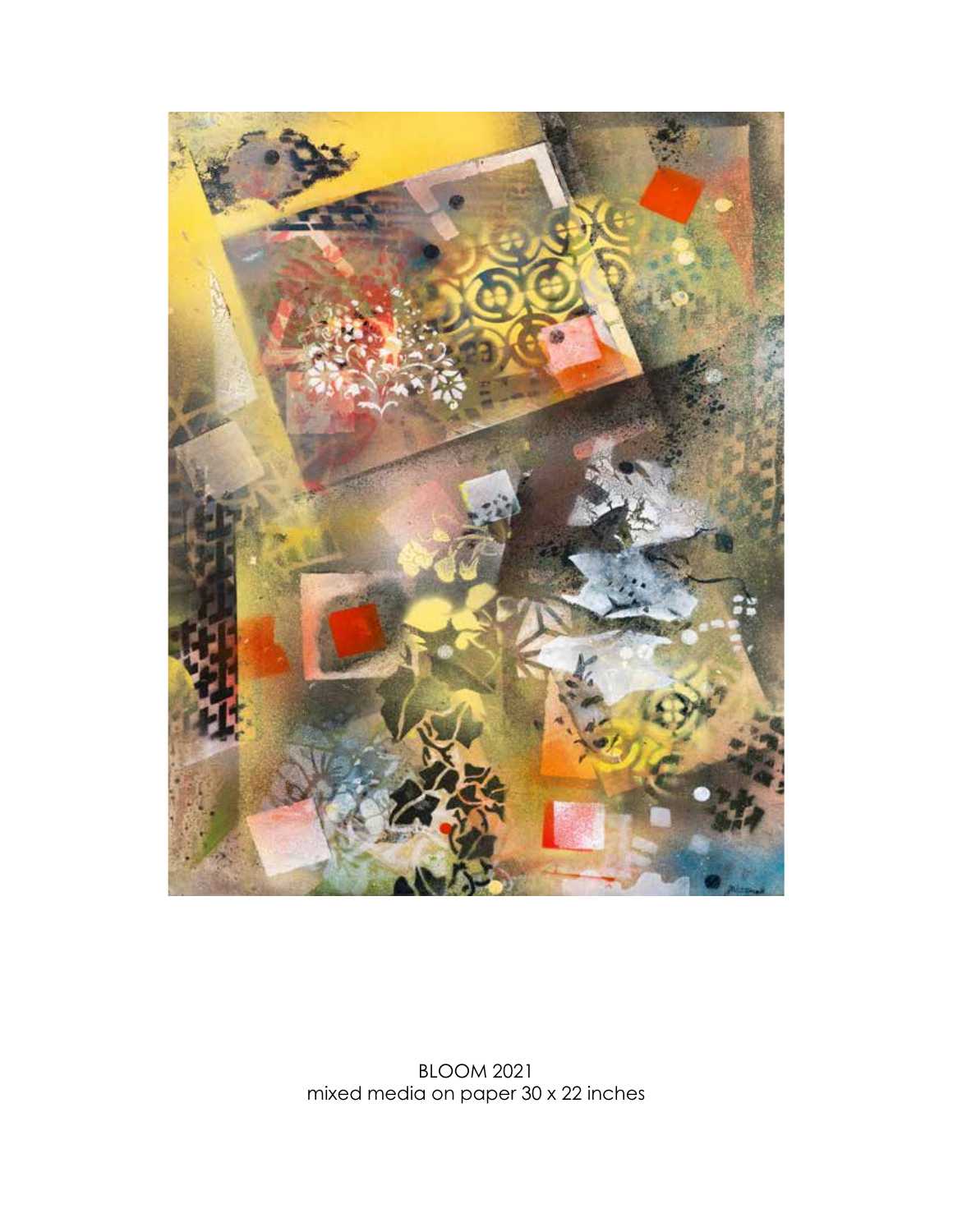

SPACE SHAPES 2021 mixed media on paper 23 x 29 inches